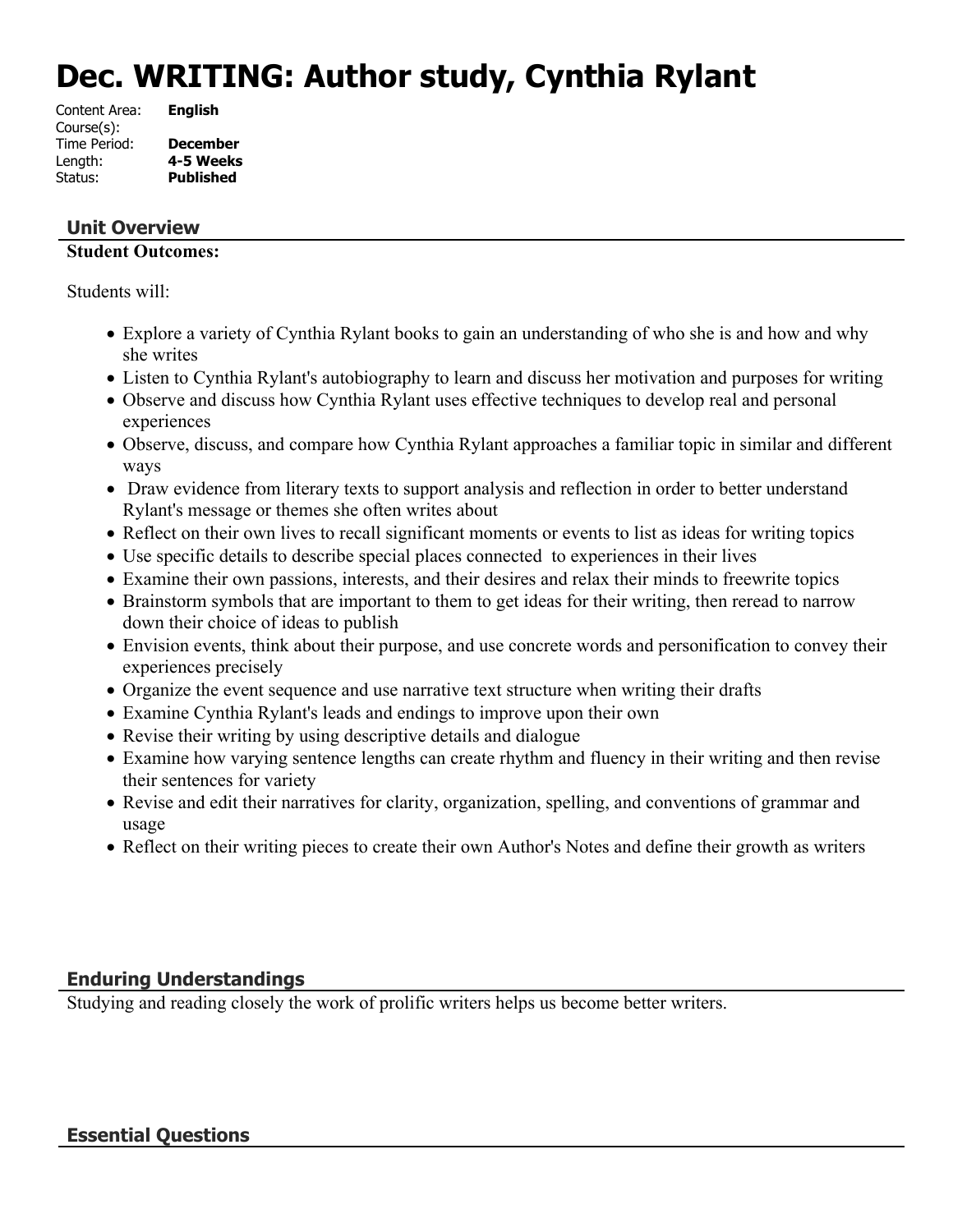# **Instructional Strategies & Learning Activities**

#### **Week 1 Immersion:**

Objectives:

- Explore Rylant's books and discuss her motivations and purposes for writing
- Observe and discuss how Rylant uses various techniques to develop experiences and approaches topics in a variety of ways
- Draw evidence from literary texts to support analysis and reflection in order to better understand Rylant's message or themes

#### Activities/Tasks/Materials

- Day 1: What makes Cynthia Rylant a good mentor author? (22-24)
	- o Showcase all of the mentor texts
	- o Read aloud An Angel for Solomon Singer
	- o Appendix 1 "Why is Cynthia Rylant a Good Teacher of Writing?"
	- o Appendix 3 "Letter to Parents"
- Day 2: Cynthia's Motivation and Purpose for Writing (25-26)
	- o *Best Wishes* by Cynthia Rylant
	- o Appendix 4 "Cynthia Rylant Writes About...Because..."
	- o **Independent Writing Time: Write a reflection in Writers' Notebooks: How are you like Cynthia? What topics do you write about often?**
- Day 3: Effective Techniques That Develop Personal Experiences (27-29)
	- o *The Relatives Came* by Cynthia Rylant
	- o Appendix 6 "Examples of Narrative Techniques in *The Relatives Came*"
	- o **Independent Writing Time: Use concrete words and sensory details to convey personal experiences and events**
- Day 4: Approaching Familiar Topics in Similar and Different Ways (30-31)
	- o *Night in the Country* by Cynthia Rylant
		- o *Long Night Moon* by Cynthia Rylant
		- o Appendix 7 "Sensory Details"
		- o **Independent Writing Time (or partners/groups): Appendix 8 "Charting Similarities and Differences"**
- Day 5: Using Text Evidence to Support Analysis and Reflection (32-34)
	- o *"Spaghetti" from Every Little Thing* by Cynthia Rylant
	- o Chapters 1 & 2 from *Boris* by Cynthia Rylant
	- o Class set of another story from *Every Little Thing* to take notes on
	- o **Independent Writing Time: Find the theme of one of the stories from** *Every Little Thing*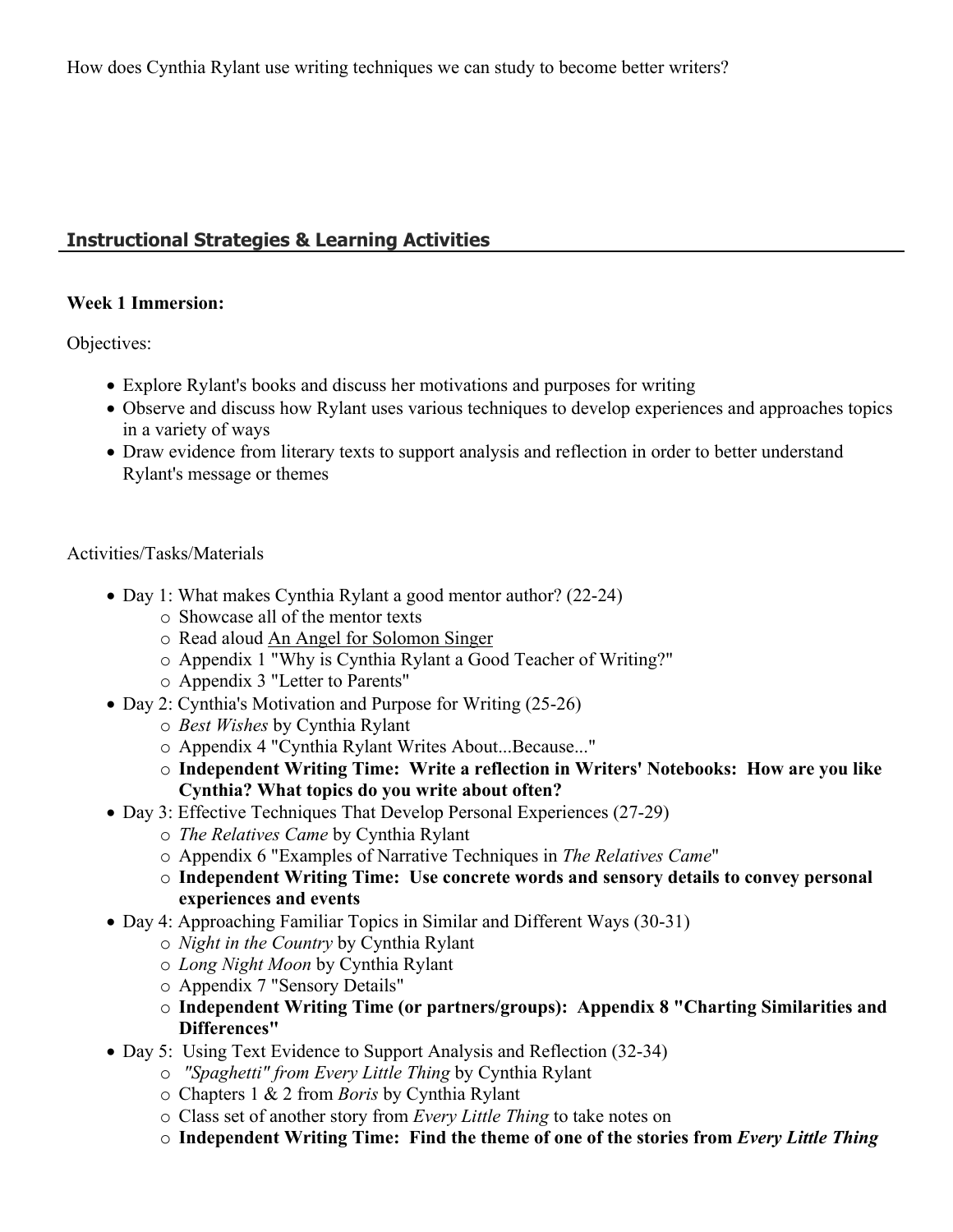#### o *\*\*Write a letter to Cynthia Rylant*

#### **Week 2 Generating Ideas:**

Objectives:

- Reflect on own life to recall significant moments or events and list ideas for writing topics
- Use specific details to describe special places connected to experiences
- Freewrite topics

#### Activities/Tasks/Materials

- Day 1: Reflecting on the Past (43-44)
	- o *Best Wishes* by Cynthia Rylant
	- o Personal List or Appendix 1 "Sample Chart of Possible Topics"
	- o Writers' Notebook T-Chart
	- o Appendix 2 "Timeline of Memorable Moments"
	- o Extension Activity-HW
	- o **Independent Writing Time: Work on skills taught while teacher confers with students individually**
- Day 2: Writer's Write About Places They Love (47-48)
	- o *Long Night Moon* by Cynthia Rylant
	- o Personal List or Appendix "Places to Write About"
	- o Writer's Notebook T-Chart "Where, When"
	- o Extension Activity-*Scarecrow*
	- o **Independent Writing Time: Work on skills taught while teacher confers with students individually**
- Day 3: Habits of Mind Help Writers Find Topics (50-51)
	- o *Best Wishes* by Cynthia Rylant
	- o Writers' Notebooks-Ideas List
	- o Extension Activity: Appendix "Ideas From Special Memories"
	- o **Independent Writing Time: Work on skills taught while teacher confers with students individually**
- Day 4: Passions and Longings (53-54)
	- o *Boris* by Cynthia Rylant
	- o Appendix 1 "What Are My Passions and Longings?"
	- o Extension Activity-*Missing May*
	- o **Independent Writing Time: Work on skills taught while teacher confers with students individually**
- Day 5: Inspired by Symbols (57-58)
	- o *Missing May* by Cynthia Rylant
	- o Writers' Notebook-Brainstorm list of symbols
	- o Poster of symbols as a visual
	- o Extension Activity: Appendix "Excerpts"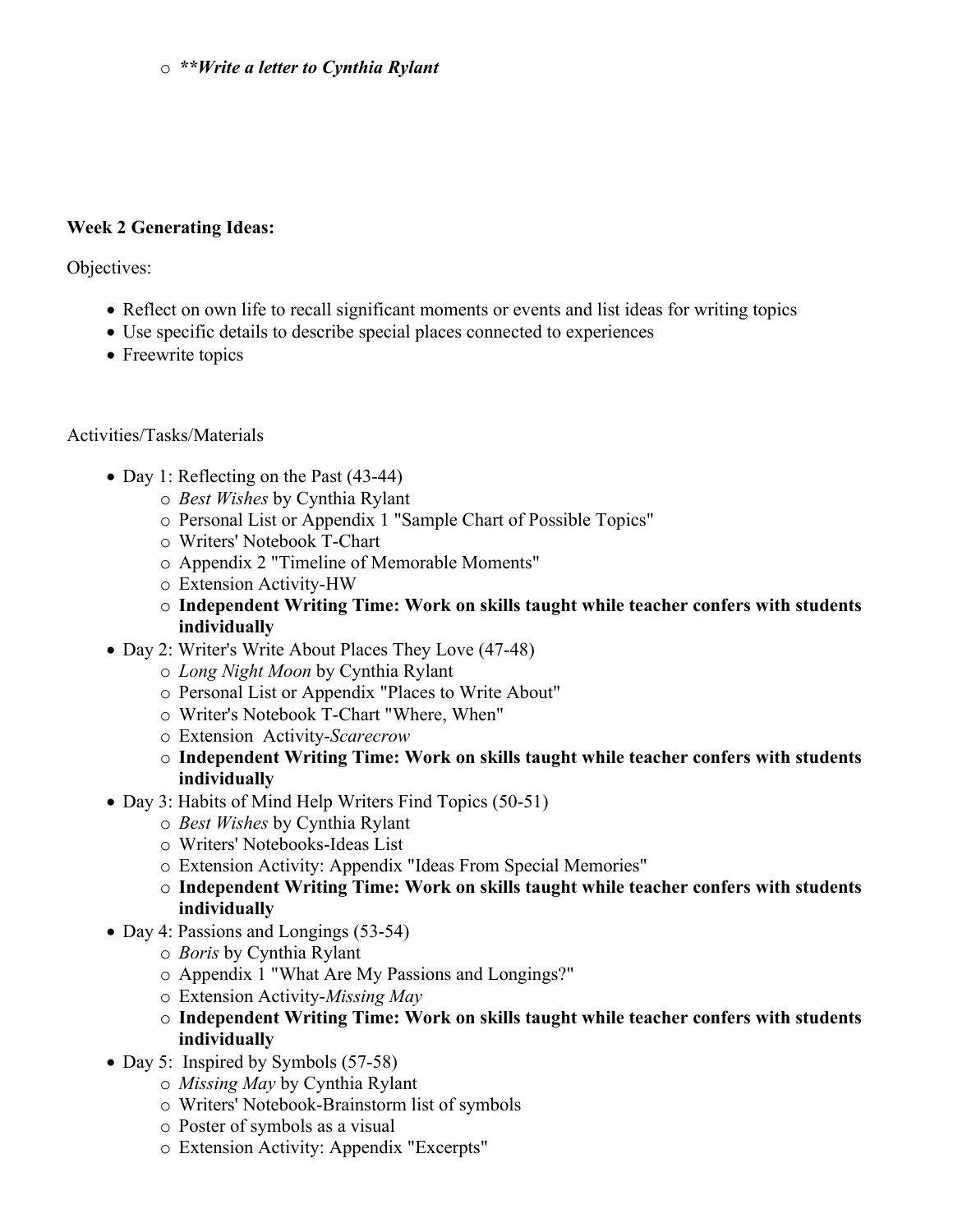# o **Independent Writing Time: Work on skills taught while teacher confers with students individually**

# **Week 3 Selecting & Collecting:**

Objectives:

- Reread Writers' Notebooks to narrow down their choice of ideas to publish
- Think about purpose, add sensory details to writing, use concrete words and personification, and organize event sequence

Activities/Tasks/Materials

- Day 1: Writers Reread Their Work to Select Ideas (60-61)
	- o Appendix 1 "Guiding Questions for Selecting an Idea"
	- o "Possible Topics" chart & sticky notes
	- o Extension:Class Chart
	- o **Independent Writing Time: Work on skills taught while teacher confers with students individually**
- Day 2: Writers Think About Their Purposes (64-65)
	- o Appendix 1 "Cynthia Rylant's Purposes for Writing"
	- o Extension: Appendix 2 "Purposes and How I Might Accomplish This"
	- o **Independent Writing Time: Work on skills taught while teacher confers with students individually**
- Day 3: Envisioning Events and Conversations (68-69)
	- o *Best Wishes* by Cynthia Rylant
	- o Writers' Notebook "Envisioning Events and Talk"
	- o Extension: Appendix 1 "Senses Observation Sheet" & Appendix 2 "Interview Sheet"
	- o **Independent Writing Time: Work on skills taught while teacher confers with students individually**
- Day 4: Personification (72-73)
	- o *Boris* by Cynthia Rylant
	- o *Scarecrow* by Cynthia Rylant
	- o Extension: Share personification used in writing
	- o **Independent Writing Time: Work on skills taught while teacher confers with students individually**
- Day 5: How to Create Movement Over Time (74-75)
	- o *Night in the Country* by Cynthia Rylant
	- o Appendix 1 "Movement Over Time"
	- o *Scarecrow* by Cynthia Rylant
	- o Extension: *An Angel for Solomon Singer* by Cynthia Rylant & "Retired" from *Every Little Thing* by Cynthia Rylant
	- o **Independent Writing Time: Work on skills taught while teacher confers with students individually**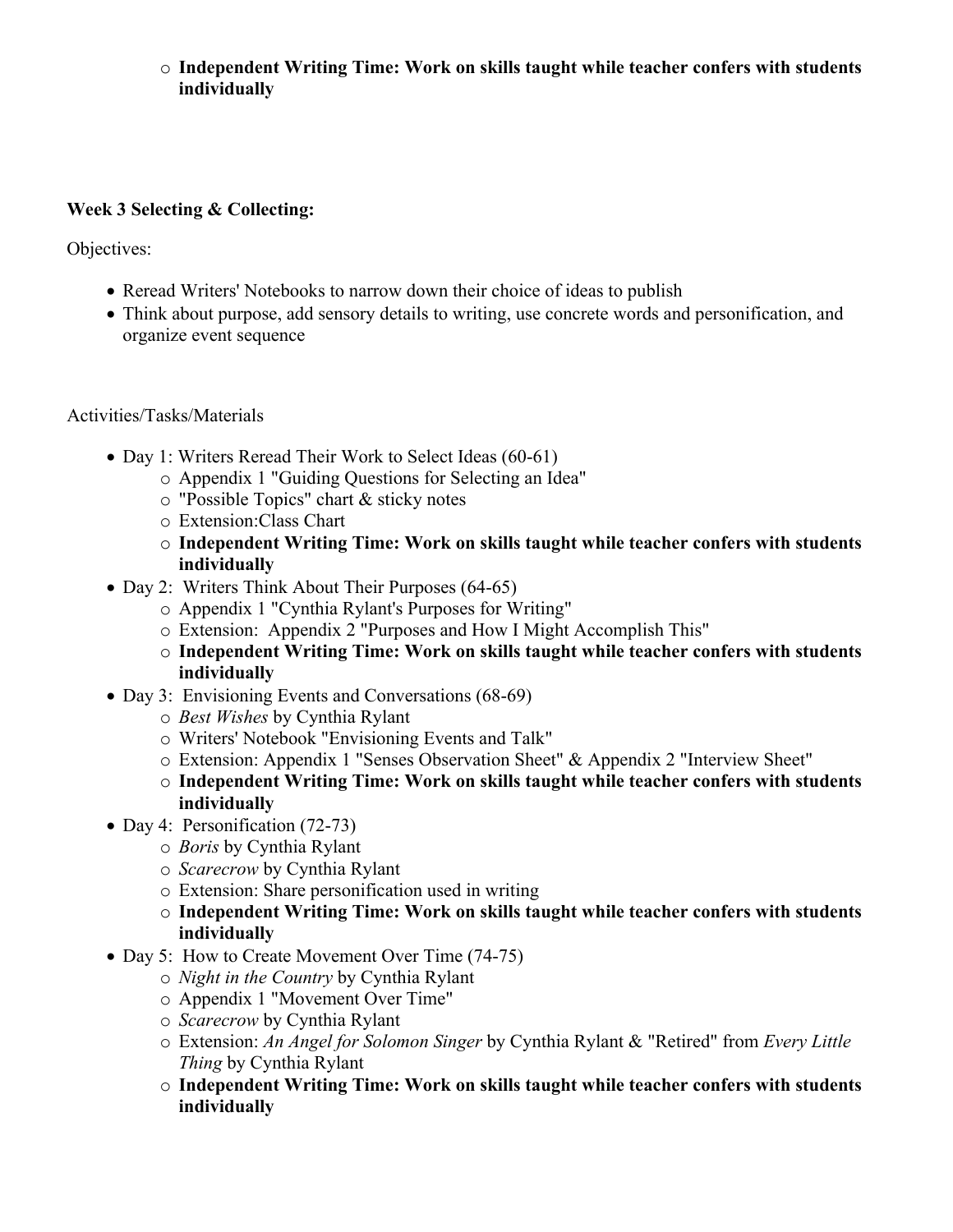# **Week 4 Drafting & Revising**

Objectives:

- Produces a draft using a narrative text structure
- Examine Rylant's endings and leads to revise his or her own beginning and ending
- Revises draft using descriptive details and dialogue
- Revises for varying sentence lengths and rereads the draft to ensure that it Is organized and clear

#### Activities/Tasks/Materials

- Day 1: Narrative Text Structure (78-79)
	- o Appendix 1 "Characteristics of a Narrative Text Structure
	- o *An Angel for Solomon Singer* by Cynthia Rylant
	- o Appendix 2 "Narrative Text Structure Graphic Organizer"
	- o Appendix 3 " Transition Words and Phrases to Show Time"
	- o Draft narrative on loose-leaf paper-skip lines (may take a couple of days)
	- o **Independent Writing Time: Work on skills taught while teacher confers with students individually**
- Day 2: Endings With a Purpose (83-84)
	- o *An Angel for Solomon Singer* by Cynthia Rylant
	- o *Appalachia: The Voices of Sleeping Birds* by Cynthia Rylant
	- o *The Relatives Came* by Cynthia Rylant
	- o Appendix "Cynthia's Endings"
	- o **Independent Writing Time: Work on skills taught while teacher confers with students individually**
- Day 3: Show, Don't Tell What a Character is Feeling (86-87)
	- o "Shells" from *Every Living Thing* by Cynthia Rylant
	- o Appendix "Description, Thought, Talk, and Action"
	- o **Independent Writing Time: Work on skills taught while teacher confers with students individually**
- Day 4: Revising the Lead (89-90)
	- o *An Angel for Solomon Singer* by Cynthia Rylant
	- o *Best Wishes* by Cynthia Rylant
	- o "Shells" and "Spaghetti" from *Every Living Thing* by Cynthia Rylant
	- o Appendix "Sample Leads"
	- o **Independent Writing Time: Work on skills taught while teacher confers with students individually**
- Day 5: Sentence Fluency & Revising for Clarity and Organization (92-99)

#### *Sentence Fluency:*

- *Night in the Country* by Cynthia Rylant
- Chart titled "Cynthia's Sentence Variety"
- Appendix 1 "First Draft vs. Revisions"
- Appendix 3 "Synonyms for Commonly Used Verbs and Adjectives"
- Extension: Appendix 2 "Revising Sentence Beginnings for Variety"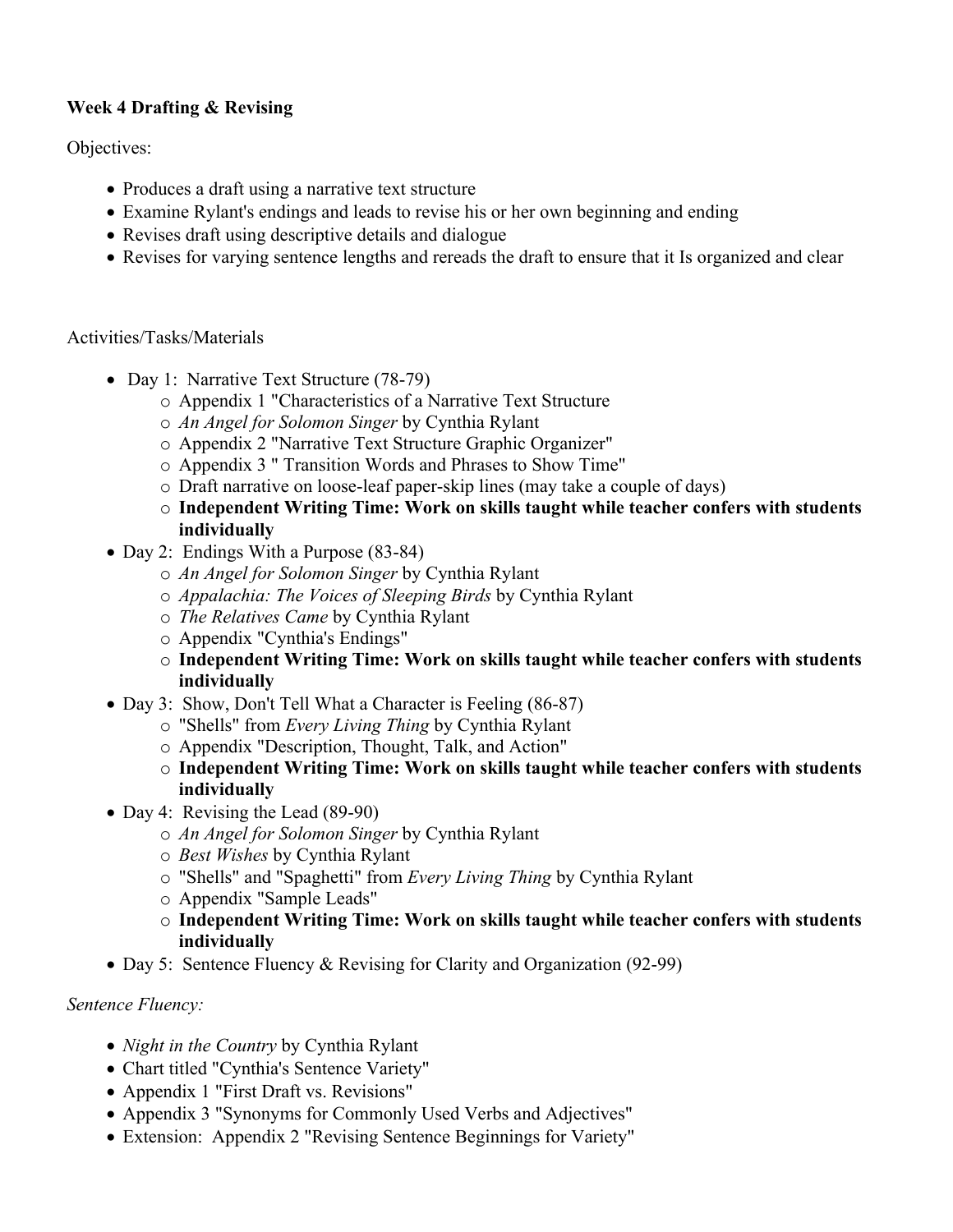# *Clarity & Organization:*

- Appendix "Revising for Clarity and Organization Checklist"
- Student Draft for display
- Extension: Create Storyboards
- **Independent Writing Time: Work on skills taught while teacher confers with students individually**

# **Week 5 Editing & Publishing**

Objectives:

- Use strategies taught & references to correct misspelled grade-appropriate words
- Edits draft for conventions of grammar ans usage
- Reflects on the writing piece to create an Author's Note
- Reflects on writing and its meaning as part of his or her growth as a writer

# Activities/Tasks/Materials

- Day 1: Correct Spelling (101-102)
	- o Appendix "Have-a-Go-Sheet"
	- o Extension: Edit for capitalization, punctuation, and grammar
	- o **Independent Writing Time: Work on skills taught while teacher confers with students individually**
- $\bullet$  Day 2: Editing Verbs (104-105)
	- o *Scarecrow* by Cynthia Rylant
	- o Appendix "Subject/How Many?/Past, Present, or Future?/Verb"
	- o **Independent Writing Time: Work on skills taught while teacher confers with students individually**
- Day 3: Writing an Author's Note (107-108)
	- o Appendix "Thoughts for Crafting an Author's Note"
	- o Appendix 1 "Cynthia Rylant's Purposes for Writing"
	- o Extension: Book Blurb
	- o **Independent Writing Time: Work on skills taught while teacher confers with students individually**
- Day 4: Student Self-Reflection (110-111)
	- o Appendix "Questionnaire for Self-Reflection on Cynthia Rylant Author Study"
	- o **Conference one last time with students**

\*\*\*WRITING CELEBRATION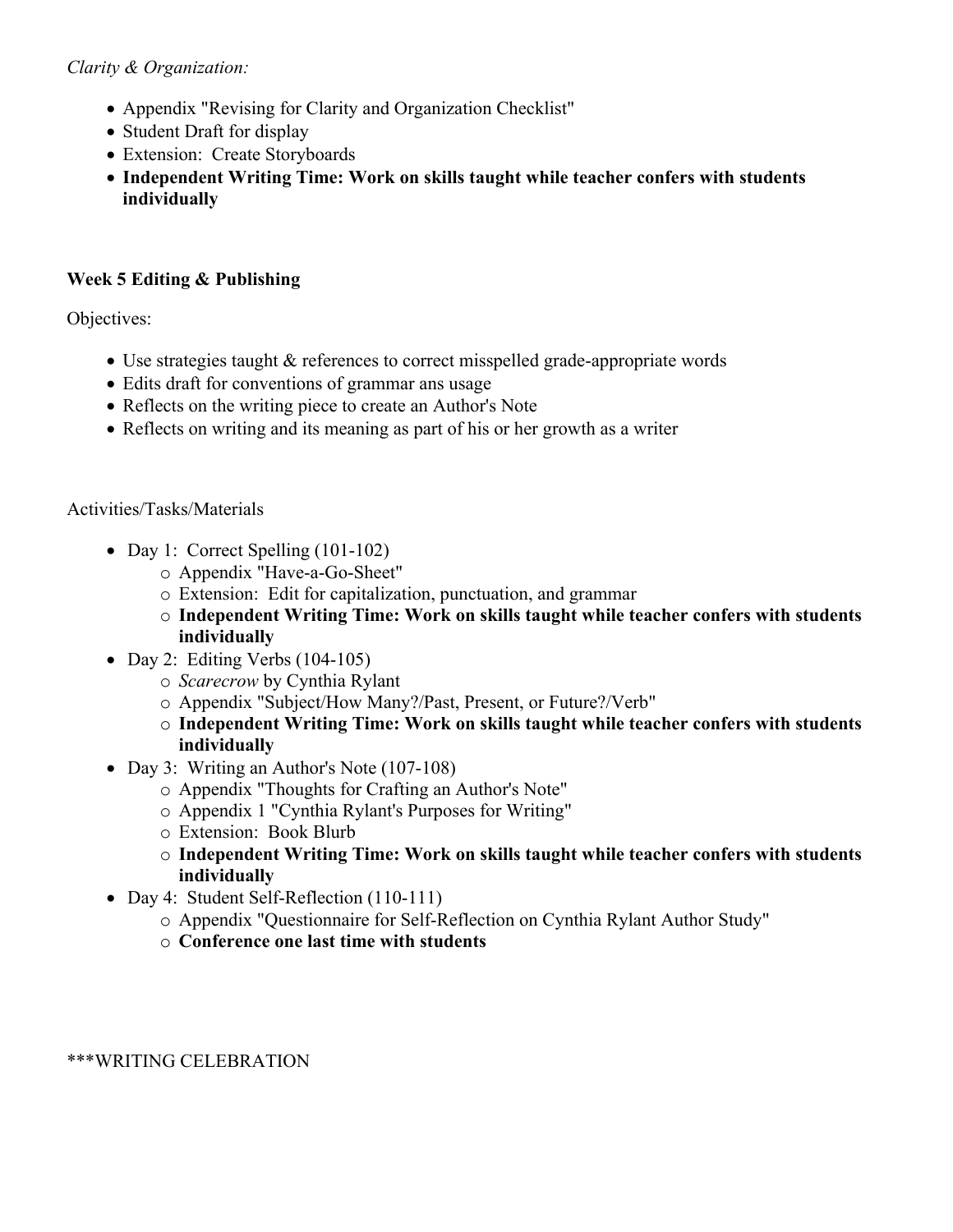# **Integration of Career Readiness, Life Literacies and Key Skills**

Students will learn about the writing career of Cynthia Rylant.

| TECH.9.4.5.DC.4  | Model safe, legal, and ethical behavior when using online or offline technology (e.g.,<br>$8.1.5.NI.2$ ).                                                                                                                                    |
|------------------|----------------------------------------------------------------------------------------------------------------------------------------------------------------------------------------------------------------------------------------------|
| TECH.9.4.5.CT.4  | Apply critical thinking and problem-solving strategies to different types of problems such<br>as personal, academic, community and global (e.g., 6.1.5. Civics CM.3).                                                                        |
| TECH.9.4.5.GCA.1 | Analyze how culture shapes individual and community perspectives and points of view<br>(e.g., 1.1.5.C2a, RL.5.9, 6.1.5. HistoryCC.8).                                                                                                        |
| WRK.9.2.5.CAP.6  | Compare the characteristics of a successful entrepreneur with the traits of successful<br>employees.                                                                                                                                         |
| TECH.9.4.5.DC.1  | Explain the need for and use of copyrights.                                                                                                                                                                                                  |
| TECH.9.4.5.TL.3  | Format a document using a word processing application to enhance text, change page<br>formatting, and include appropriate images graphics, or symbols.                                                                                       |
|                  | Curiosity and a willingness to try new ideas (intellectual risk-taking) contributes to the<br>development of creativity and innovation skills.                                                                                               |
|                  | The ability to solve problems effectively begins with gathering data, seeking resources,<br>and applying critical thinking skills.                                                                                                           |
| WRK.9.2.5.CAP.1  | Evaluate personal likes and dislikes and identify careers that might be suited to personal<br>likes.                                                                                                                                         |
| WRK.9.2.5.CAP.2  | Identify how you might like to earn an income.                                                                                                                                                                                               |
| TECH.9.4.5.DC.2  | Provide attribution according to intellectual property rights guidelines using public domain<br>or creative commons media.                                                                                                                   |
| TECH.9.4.5.Cl.1  | Use appropriate communication technologies to collaborate with individuals with diverse<br>perspectives about a local and/or global climate change issue and deliberate about<br>possible solutions (e.g., W.4.6, 3.MD.B.3, 7.1.NM.IPERS.6). |
| WRK.9.2.5.CAP.3  | Identify qualifications needed to pursue traditional and non-traditional careers and<br>occupations.                                                                                                                                         |
| TECH.9.4.5.DC.3  | Distinguish between digital images that can be reused freely and those that have copyright<br>restrictions.                                                                                                                                  |
|                  | Collaboration with individuals with diverse perspectives can result in new ways of thinking<br>and/or innovative solutions.                                                                                                                  |
| WRK.9.2.5.CAP.4  | Explain the reasons why some jobs and careers require specific training, skills, and<br>certification (e.g., life guards, child care, medicine, education) and examples of these<br>requirements.                                            |

# **Technology and Design Integration**

-SmartBoard Technology

-Google Applications (Docs, Presentation, Classroom)

| CS.3-5.8.1.5.CS.2 | Model how computer software and hardware work together as a system to accomplish<br>tasks.                                                       |
|-------------------|--------------------------------------------------------------------------------------------------------------------------------------------------|
|                   | Software and hardware work together as a system to accomplish tasks (e.g., sending,<br>receiving, processing, and storing units of information). |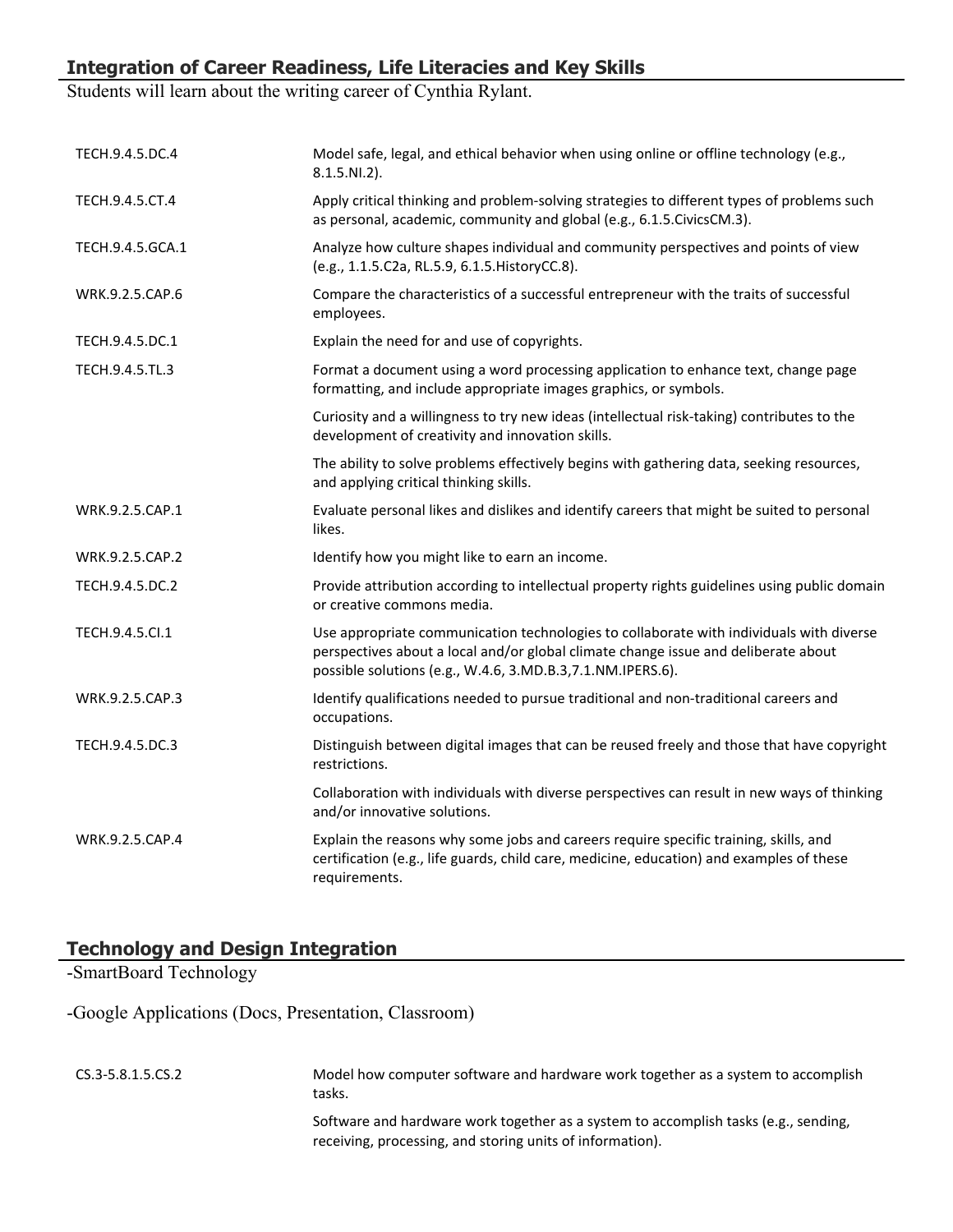|                   | Shared features allow for common troubleshooting strategies that can be effective for<br>many systems.             |
|-------------------|--------------------------------------------------------------------------------------------------------------------|
| CS.3-5.8.1.5.CS.3 | Identify potential solutions for simple hardware and software problems using common<br>troubleshooting strategies. |
| CS.3-5.8.1.5.CS.1 | Model how computing devices connect to other components to form a system.                                          |

## **Interdisciplinary Connections**

| SOC.6.1.5. EconET.1    | Identify positive and negative incentives that influence the decisions people make.                                                                                     |
|------------------------|-------------------------------------------------------------------------------------------------------------------------------------------------------------------------|
| SOC.6.1.5. Civics CM.1 | Use a variety of sources to describe the characteristics exhibited by real and fictional<br>people that contribute(d) to the well-being of their community and country. |
|                        | Interactions of people and events throughout history have shaped the world we<br>experience today.                                                                      |
| SOC.6.1.5. Civics CM.3 | Identify the types of behaviors that promote collaboration and problem solving with<br>others who have different perspectives.                                          |

# **Differentiation**

- Understand that gifted students, just like all students, come to school to learn and be challenged.
- Pre-assess your students. Find out their areas of strength as well as those areas you may need to address before students move on.
- Consider grouping gifted students together for at least part of the school day.
- Plan for differentiation. Consider pre-assessments, extension activities, and compacting the curriculum.
- Use phrases like "You've shown you don't need more practice" or "You need more practice" instead of words like "qualify" or "eligible" when referring to extension work.
- Encourage high-ability students to take on challenges. Because they're often used to getting good grades, gifted students may be risk averse.
- **Definitions of Differentiation Components**:
	- o Content the specific information that is to be taught in the lesson/unit/course of instruction.
	- o Process how the student will acquire the content information.
	- o Product how the student will demonstrate understanding of the content.
	- o Learning Environment the environment where learning is taking place including physical location and/or student grouping

#### **Differentiation occurring in this unit:**

See extensions embedded in lesson plans above.

# **Modifications & Accommodations**

Refer to QSAC EXCEL SMALL SPED ACCOMMOCATIONS spreadsheet in this discipline.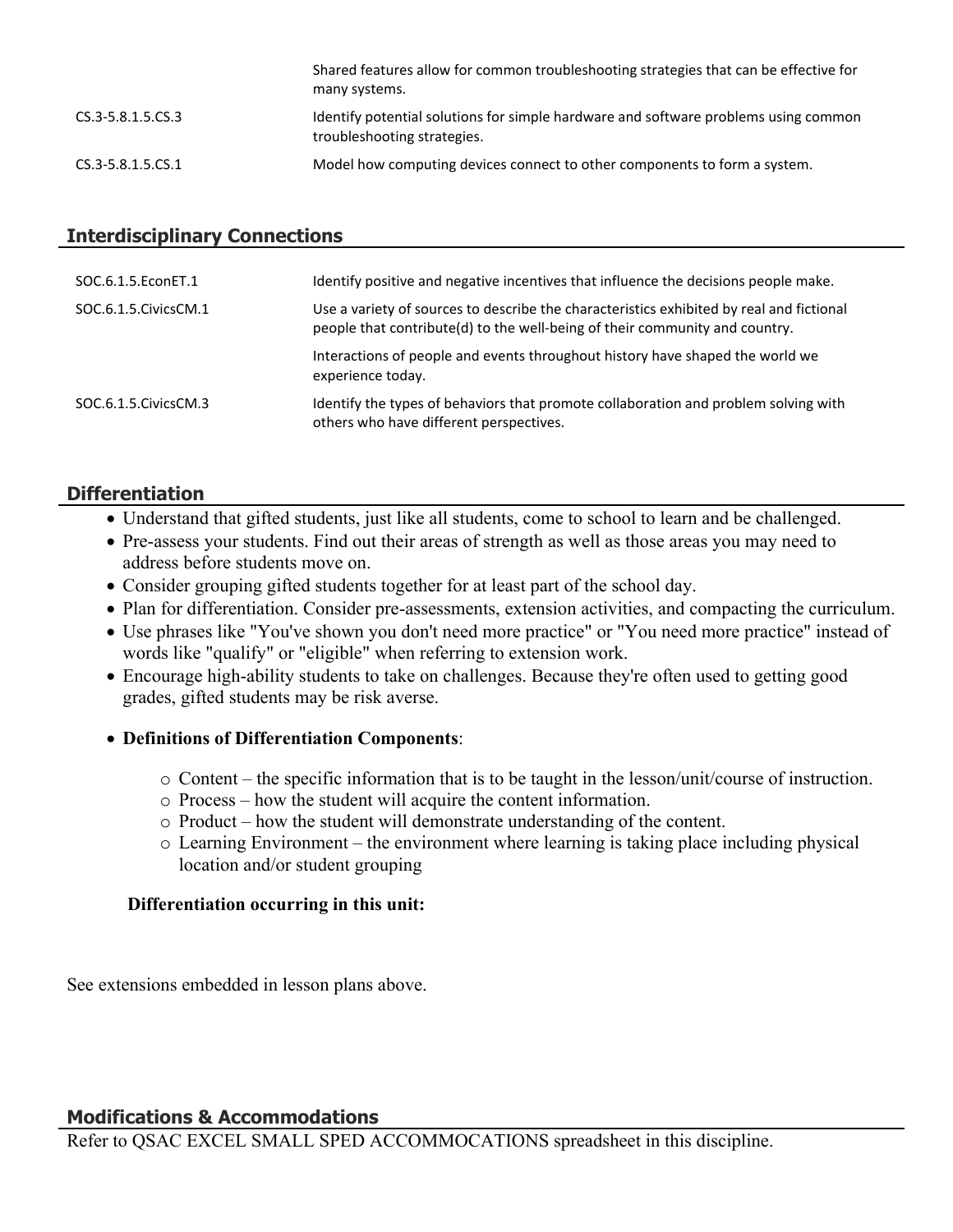## **Modifications and Accommodations used in this unit:**

IEP accommodations

additional teacher contact

questioning for understanding

#### **Benchmark Assessments**

**Benchmark Assessments** are given periodically (e.g., at the end of every quarter or as frequently as once per month) throughout a school year to establish baseline achievement data and measure progress toward a standard or set of academic standards and goals.

#### **Schoolwide Benchmark assessments:**

Aimsweb benchmarks 3X a year

Linkit Benchmarks 3X a year

DRA

**Additional Benchmarks used in this unit:**

AIMS Web and writing samples

# **Formative Assessments**

Assessment allows both instructor and student to monitor progress towards achieving learning objectives, and can be approached in a variety of ways. **Formative assessment** refers to tools that identify misconceptions, struggles, and learning gaps along the way and assess how to close those gaps. It includes effective tools for helping to shape learning, and can even bolster students' abilities to take ownership of their learning when they understand that the goal is to improve learning, not apply final marks (Trumbull and Lash, 2013). It can include students assessing themselves, peers, or even the instructor, through writing, quizzes, conversation, and more. In short, formative assessment occurs throughout a class or course, and seeks to improve student achievement of learning objectives through approaches that can support specific student needs (Theal and Franklin, 2010, p. 151).

#### **Formative Assessments used in this unit:**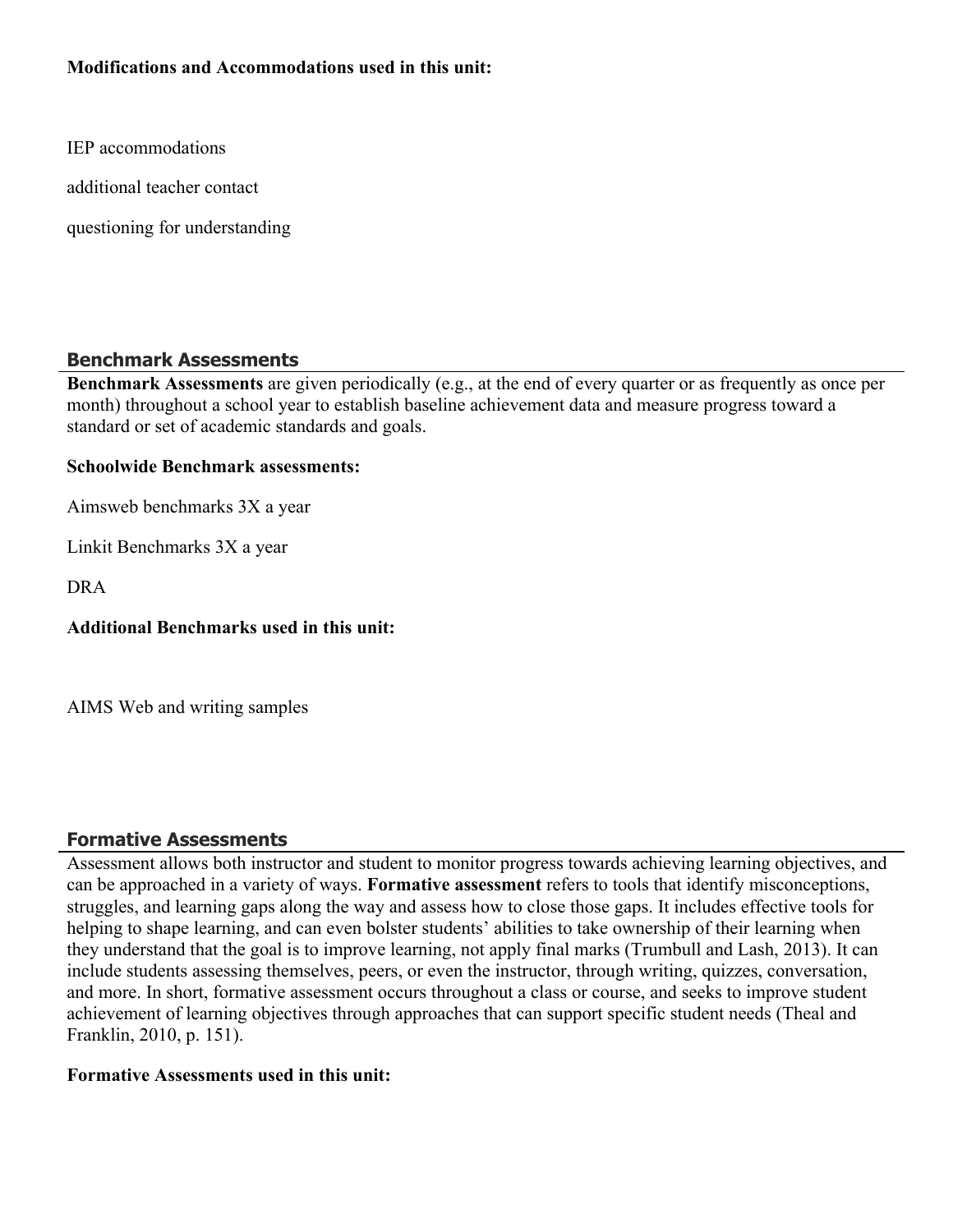**Discussions** 

**Worksheets** 

conferences on writing drafts

#### **Summative Assessments**

**Summative assessments** evaluate student learning, knowledge, proficiency, or success at the conclusion of an instructional period, like a unit, course, or program. Summative assessments are almost always formally graded and often heavily weighted (though they do not need to be). Summative assessment can be used to great effect in conjunction and alignment with formative assessment, and instructors can consider a variety of ways to combine these approaches.

#### **Summative assessments for this unit:**

Final writing projects

# **Instructional Materials**

Schoolwide, Inc. Cynthia Rylant unit

related books

| Standards                    |                                                                                                                                                                                                                                                                                         |
|------------------------------|-----------------------------------------------------------------------------------------------------------------------------------------------------------------------------------------------------------------------------------------------------------------------------------------|
| LA.4.CCSS.ELA-Literacy.W.4.3 | Write narratives to develop real or imagined experiences or events using effective<br>technique, descriptive details, and clear event sequences.                                                                                                                                        |
| LA.4.CCSS.ELA-Literacy.W.4.4 | Produce clear and coherent writing in which the development and organization are<br>appropriate to task, purpose, and audience.                                                                                                                                                         |
| LA.4.CCSS.ELA-Literacy.W.4.5 | With guidance and support from peers and adults, develop and strengthen writing as<br>needed by planning, revising, and editing.                                                                                                                                                        |
| LA.4.CCSS.ELA-Literacy.W.4.6 | With some guidance and support from adults, use technology, including the Internet, to<br>produce and publish writing as well as to interact and collaborate with others;<br>demonstrate sufficient command of keyboarding skills to type a minimum of one page in a<br>single sitting. |
| LA.4.CCSS.ELA-Literacy.W.4.8 | Recall relevant information from experiences or gather relevant information from print                                                                                                                                                                                                  |